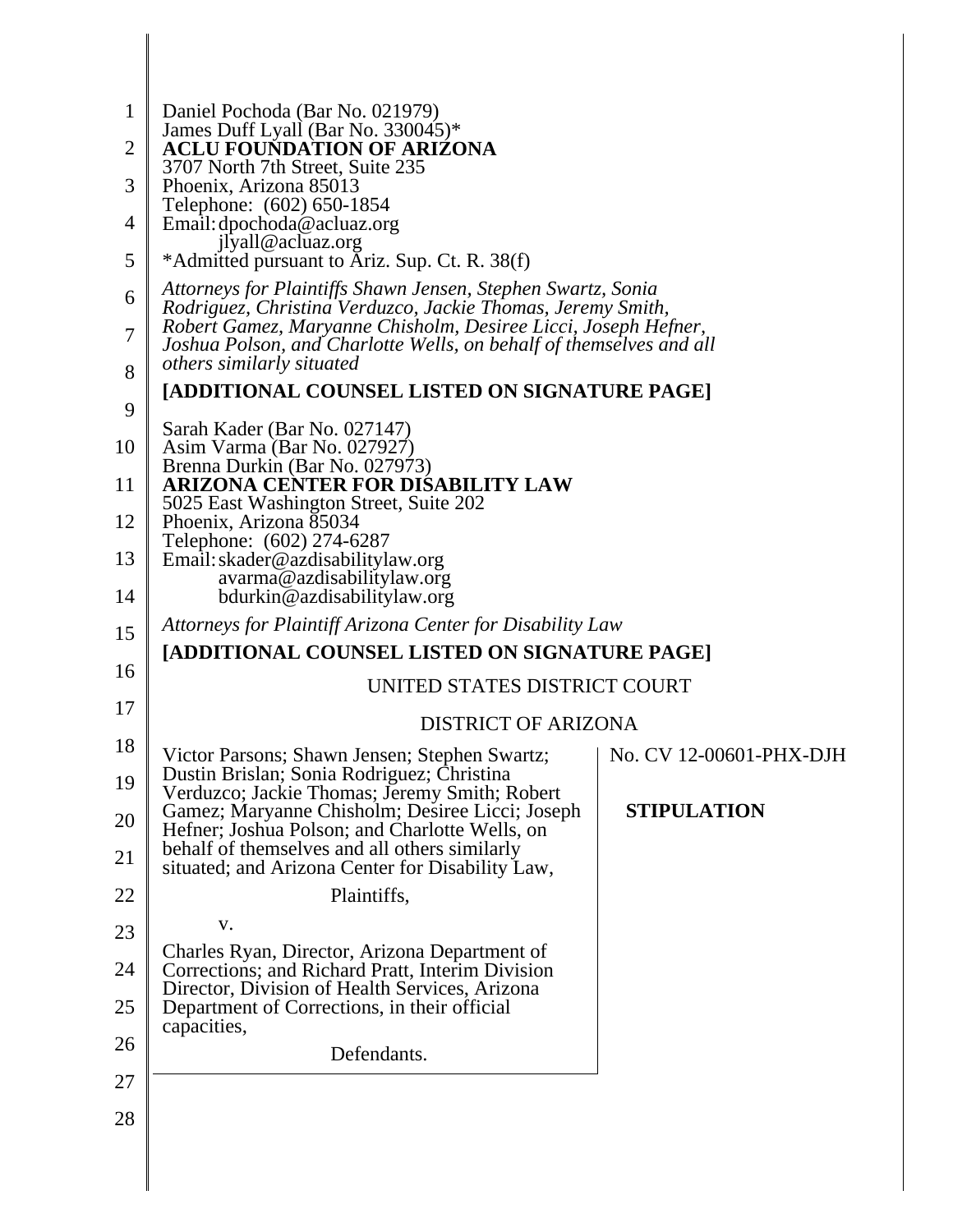- 1 2
	-

# Plaintiffs and Defendants (collectively, "the Parties") hereby stipulate as follows:

**I. INTRODUCTION AND PROCEDURAL PROVISIONS** 

3 4 5 6 1. Plaintiffs are prisoners in the custody of the Arizona Department of Corrections ("ADC"), an agency of the State of Arizona, who are incarcerated at one of the state facilities located in the State of Arizona, and the Arizona Center for Disability Law ("ACDL").

7 8 9 2. Defendants are Charles Ryan, Director of ADC, and Richard Pratt, Interim Division Director, Division of Health Services of ADC. Both Defendants are sued in their official capacities.

10 11 12 13 14 15 16 3. The Court has certified this case as a class action. The class is defined as "All prisoners who are now, or will in the future be, subjected to the medical, mental health, and dental care policies and practices of the ADC." The subclass is defined as "All prisoners who are now, or will in the future be, subjected by the ADC to isolation, defined as confinement in a cell for 22 hours or more each day or confinement in the following housing units: Eyman–SMU 1; Eyman–Browning Unit; Florence–Central Unit; Florence–Kasson Unit; or Perryville–Lumley Special Management Area."

17 18 19 20 21 4. The purpose of this Stipulation to settle the above captioned case. This Stipulation governs or applies to the 10 ADC complexes: Douglas, Eyman, Florence, Lewis, Perryville, Phoenix, Safford, Tucson, Winslow and Yuma. This Stipulation does not apply to occurrences or incidents that happen to class members while they do not reside at one of the 10 ADC complexes.

- 22 23 24 5. Defendants deny all the allegations in the Complaint filed in this case. This Stipulation does not constitute and shall not be construed or interpreted as an admission of any wrongdoing or liability by any party.
- 25 26 27 6. Attached to this Stipulation as Exhibit A is a list of definitions of terms used herein and in the performance measures used to evaluate compliance with the Stipulation.
- 28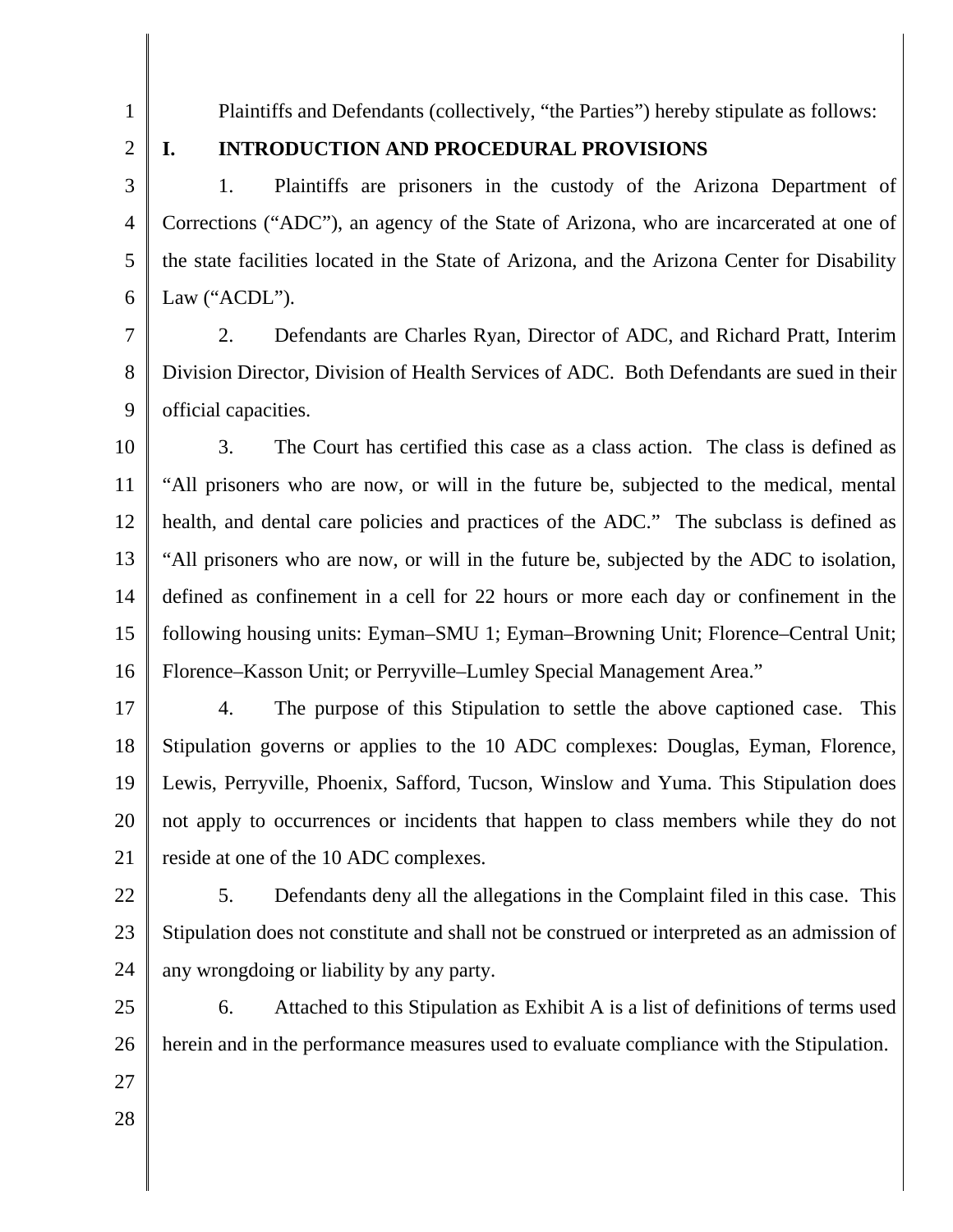1

2

### **II. SUBSTANTIVE PROVISIONS**

## **A. Health Care.**

3 4 5 6 7 7. Defendants shall request that the Arizona Legislature approve a budget to allow ADC and its contracted health services vendor to modify the health services contract to increase staffing of medical and mental health positions. This provision shall not be construed as an agreement by Plaintiffs that this budgetary request is sufficient to comply with the terms of this Stipulation.

8 9 10 8. Defendants shall comply with the health care performance measures set forth in Exhibit B. Clinicians who exhibit a pattern and practice of substantially departing from the standard of care shall be subject to corrective action.

11 12 13 9. **Measurement and reporting of performance measures:** Compliance with the performance measures set forth in Exhibit B shall be measured and reported monthly at each of ADC's ten (10) complexes as follows.

14 15 16 17 18 19 a. The performance measures analyzed to determine ADC substantial compliance with the health care provisions of this Stipulation shall be governed by ADC's MGAR format. Current MGAR performance compliance thresholds used to measure contract compliance by the contracted vendor shall be modified pursuant to a contract amendment to reflect the compliance measures and definitions set forth in Exhibit B.

20 21 22 23 b. The parties shall agree on a protocol to be used for each performance measure, attached as Exhibit C. If the parties cannot agree on a protocol, the matter shall be submitted for mediation or resolution by the District Court.

24 25 26 27 10. The measurement and reporting process for performance measures, as described in Paragraph 9, will determine (1) whether ADC has complied with particular performance measures at particular complexes, (2) whether the health care provisions of this Stipulation may terminate as to particular performance measures at particular

28

-2-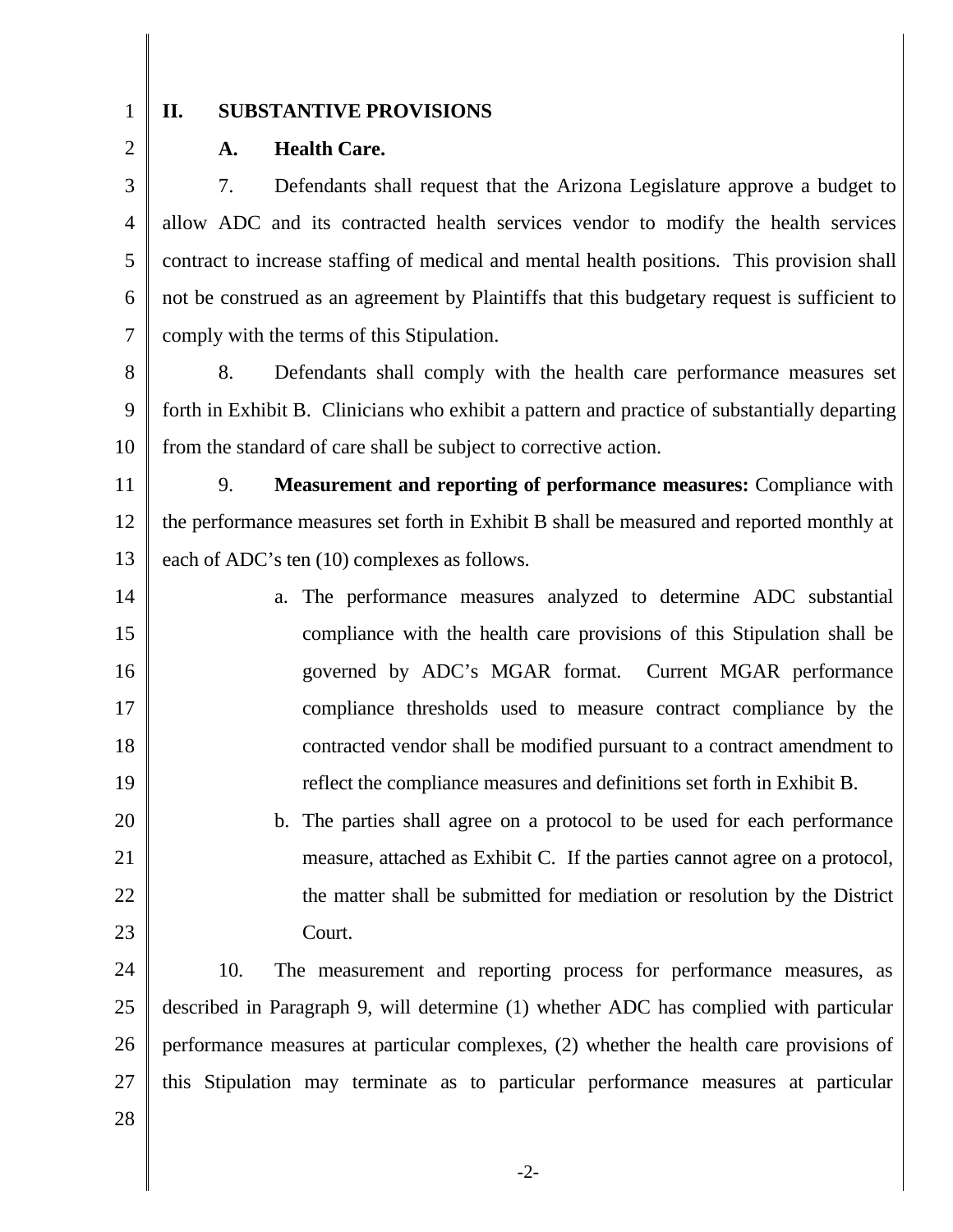| $\mathbf{1}$   | complexes, as set forth in the following sub-paragraphs.                  |  |  |
|----------------|---------------------------------------------------------------------------|--|--|
| $\overline{2}$ | a. Determining substantial compliance with a particular performance       |  |  |
| 3              | measure at a particular facility: Compliance with a particular            |  |  |
| 4              | performance measure identified in Exhibit B at a particular complex shall |  |  |
| 5              | be defined as follows:                                                    |  |  |
| 6              | i. For the first twelve months after the effective date of this           |  |  |
| 7              | Stipulation, meeting or exceeding a seventy-five percent (75%)            |  |  |
| 8              | threshold for the particular performance measure that applies to          |  |  |
| 9              | a specific complex, determined under the procedures set forth             |  |  |
| 10             | in Paragraph 9;                                                           |  |  |
| 11             | For the second twelve months after the effective date of this<br>ii.      |  |  |
| 12             | Stipulation, meeting or exceeding an eighty percent (80%)                 |  |  |
| 13             | threshold for the particular performance measure that applies to          |  |  |
| 14             | a specific complex, determined under the procedures set forth             |  |  |
| 15             | in Paragraph 9;                                                           |  |  |
| 16             | iii. After the first twenty four months after the effective date of this  |  |  |
| 17             | Stipulation, meeting or exceeding an eighty-five percent (85%)            |  |  |
| 18             | threshold for the particular performance measure that applies to          |  |  |
| 19             | a specific complex, determined under the procedures set forth             |  |  |
| 20             | in Paragraph 9.                                                           |  |  |
| 21             | b. Termination of the duty to measure and report on a particular          |  |  |
| 22             | <b>performance measure:</b> ADC's duty to measure and report on a         |  |  |
| 23             | particular performance measure, as described in Paragraph 9, terminates   |  |  |
| 24             | if:                                                                       |  |  |
| 25             | The particular performance measure that applies to a specific<br>i.       |  |  |
| 26             | complex is in compliance, as defined in sub-paragraph A of                |  |  |
| 27             | this Paragraph, for eighteen months out of a twenty-four month            |  |  |
| 28             | period; and                                                               |  |  |

-3-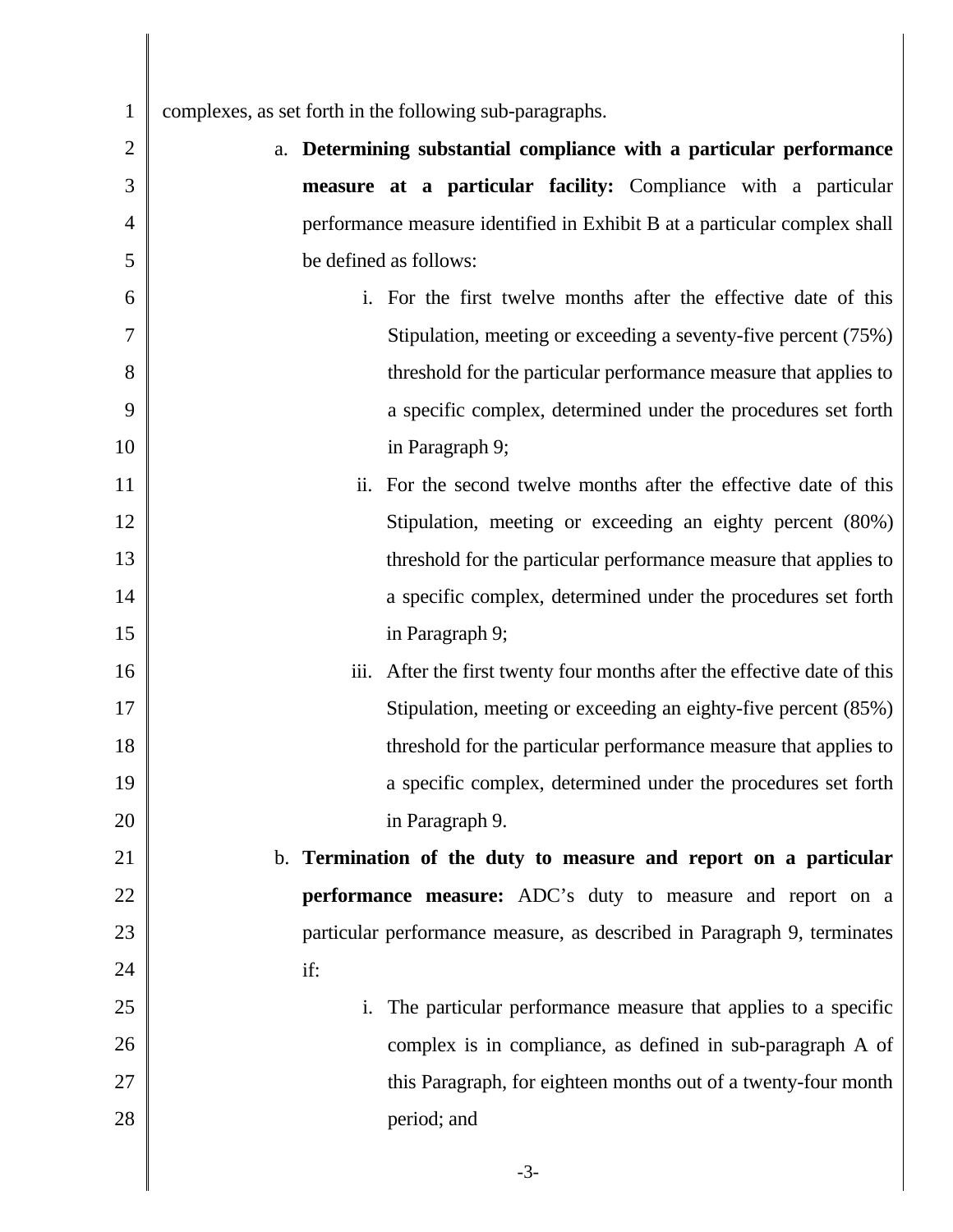| $\mathbf{1}$   |                                                                                            |
|----------------|--------------------------------------------------------------------------------------------|
| $\overline{2}$ | The particular performance measure has not been out of<br>ii.                              |
| 3              | compliance, as defined in sub-paragraph A of this Paragraph,                               |
|                | for three or more consecutive months within the past 18- month                             |
| 4              | period.                                                                                    |
| 5              | c. The duty to measure and report on any performance measure for a given                   |
| 6              | complex shall continue for the life of this Stipulation unless terminated                  |
| 7              | pursuant to sub-paragraph B of this Paragraph.                                             |
| 8              | 11.<br>Defendants or their contracted vendor(s) will approve or deny all requests          |
| 9              | for specialty health care services using InterQual or another equivalent industry standard |
| 10             | utilization management program. Any override of the recommendation must be                 |
| 11             |                                                                                            |
| 12             | documented in the prisoner's health care chart, including the reason for the override.     |
| 13             | 12.<br>Defendants or their contracted vendor(s) will ensure that:                          |
| 14             | a. All prisoners will be offered an annual influenza vaccination.                          |
| 15             | b. All prisoners with chronic diseases will be offered the required                        |
|                | immunizations as established by the Centers for Disease Control.                           |
| 16             | c. All prisoners ages 50 to 75 will be offered annual colorectal cancer                    |
| 17             | screening.                                                                                 |
| 18             | d. All female prisoners age 50 and older will be offered a baseline                        |
| 19             | mammogram screening at age 50, then every 24 months thereafter                             |
| 20             | unless more frequent screening is clinically indicated.                                    |
| 21             | 13.<br>Defendants or their contracted vendor(s) will implement a training program          |
| 22             |                                                                                            |
| 23             | taught by Dr. Brian Hanstad, or another dentist if Dr. Hanstad is unavailable, to train    |
| 24             | dental assistants at ADC facilities about how to triage HNRs into routine or urgent care   |
| 25             | lines as appropriate and to train dentists to evaluate the accuracy and skill of dental    |
| 26             | assistants under their supervision.                                                        |
| 27             |                                                                                            |
| 28             |                                                                                            |
|                |                                                                                            |
|                | -4-                                                                                        |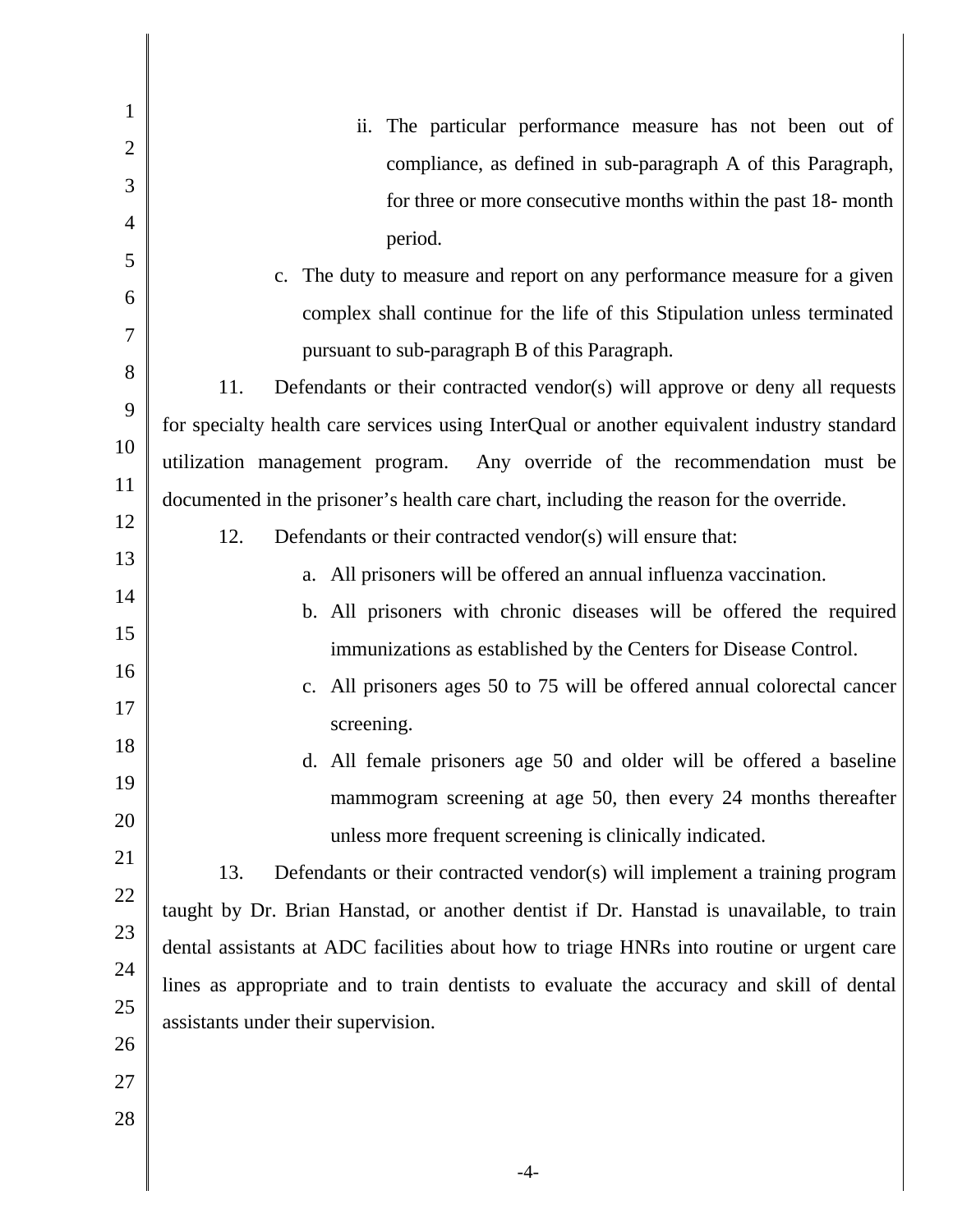14. For prisoners who are not fluent in English, language interpretation for healthcare encounters shall be provided by a qualified health care practitioner who is proficient in the prisoner's language, or by a language line interpretation service.

3 4

5

6

7

8

1

2

15. If a prisoner who is taking psychotropic medication suffers a heat intolerance reaction, all reasonably available steps will be taken to prevent heat injury or illness. If all other steps have failed to abate the heat intolerance reaction, the prisoner will be transferred to a housing area where the cell temperature does not exceed 85 degrees Fahrenheit.

9 10 11 12 13 14 15 16. Psychological autopsies shall be provided to the monitoring bureau within thirty (30) days of the prisoner's death and shall be finalized by the monitoring bureau within fourteen (14) days of receipt. When a toxicology report is required, the psychological autopsy shall be provided to the monitoring bureau within thirty (30) days of receipt of the medical examiner's report. Psychological autopsies and mortality reviews shall identify and refer deficiencies to appropriate managers and supervisors including the CQI committee. If deficiencies are identified, corrective action will be taken.

16

#### **B. Maximum Custody Prisoners.**

17 18 19 20 17. Defendants shall request that the Arizona Legislature approve a budget to allow ADC to implement DI 326 for all eligible prisoners. This provision shall not be construed as an agreement by Plaintiffs that this budget request is sufficient to comply with the terms of this Stipulation.

21 22 18. Defendants shall comply with the maximum custody performance measures set forth in Exhibit D.

23 24 25 19. **Measurement and reporting of performance measures:** Compliance with the performance measures set forth in Exhibit D shall be measured and reported monthly as follows.

- a. The performance measures analyzed to determine ADC substantial compliance with the Maximum Custody provisions of this Stipulation
- 28

26

27

-5-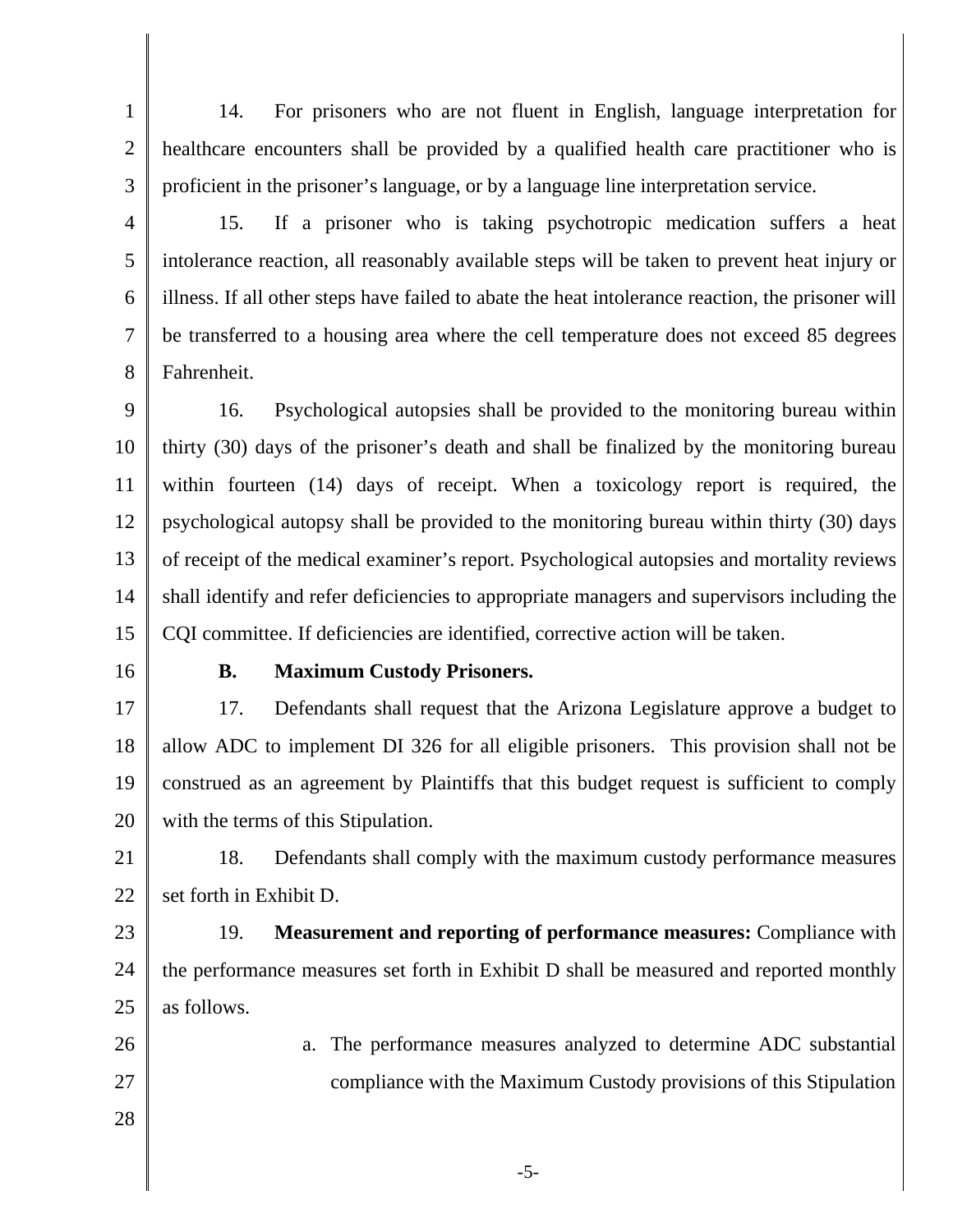| 1  | shall be governed by the protocol used for each performance measure                                |
|----|----------------------------------------------------------------------------------------------------|
| 2  | attached as Exhibit E. If the parties cannot agree on a protocol, the                              |
| 3  | matter shall be submitted for mediation or resolution by the District                              |
| 4  | Court.                                                                                             |
| 5  | 20.<br>The measurement and reporting process for performance measures, as                          |
| 6  | described in Paragraph 19, will determine (1) whether ADC has complied with particular             |
| 7  | performance measures at particular units, (2) whether the Maximum Custody provisions               |
| 8  | of this Stipulation may terminate as to particular performance measures at particular units,       |
| 9  | as set forth in the following sub-paragraphs.                                                      |
| 10 | <b>Determining</b><br>substantial<br>compliance<br>with<br><i>particular</i><br>$\mathbf{a}$<br>a. |
| 11 | performance measure at a particular unit: Compliance with a                                        |
| 12 | particular performance measure identified in Exhibit D at a particular                             |
| 13 | unit shall be defined as follows:                                                                  |
| 14 | i. For the first twelve months after the effective date of this                                    |
| 15 | Stipulation, meeting or exceeding a seventy-five percent                                           |
| 16 | (75%) threshold for the particular performance measure that                                        |
| 17 | applies to a specific unit, determined under the procedures set                                    |
| 18 | forth in Paragraph 19;                                                                             |
| 19 | ii. For the second twelve months after the effective date of this                                  |
| 20 | Stipulation, meeting or exceeding an eighty percent (80%)                                          |
| 21 | threshold for the particular performance measure that applies                                      |
| 22 | to a specific unit, determined under the procedures set forth in                                   |
| 23 | Paragraph 19;                                                                                      |
| 24 | iii. After the first twenty four months after the effective date of                                |
| 25 | this Stipulation, meeting or exceeding an eighty-five percent                                      |
| 26 | (85%) threshold for the particular performance measure that                                        |
| 27 |                                                                                                    |
| 28 |                                                                                                    |
|    |                                                                                                    |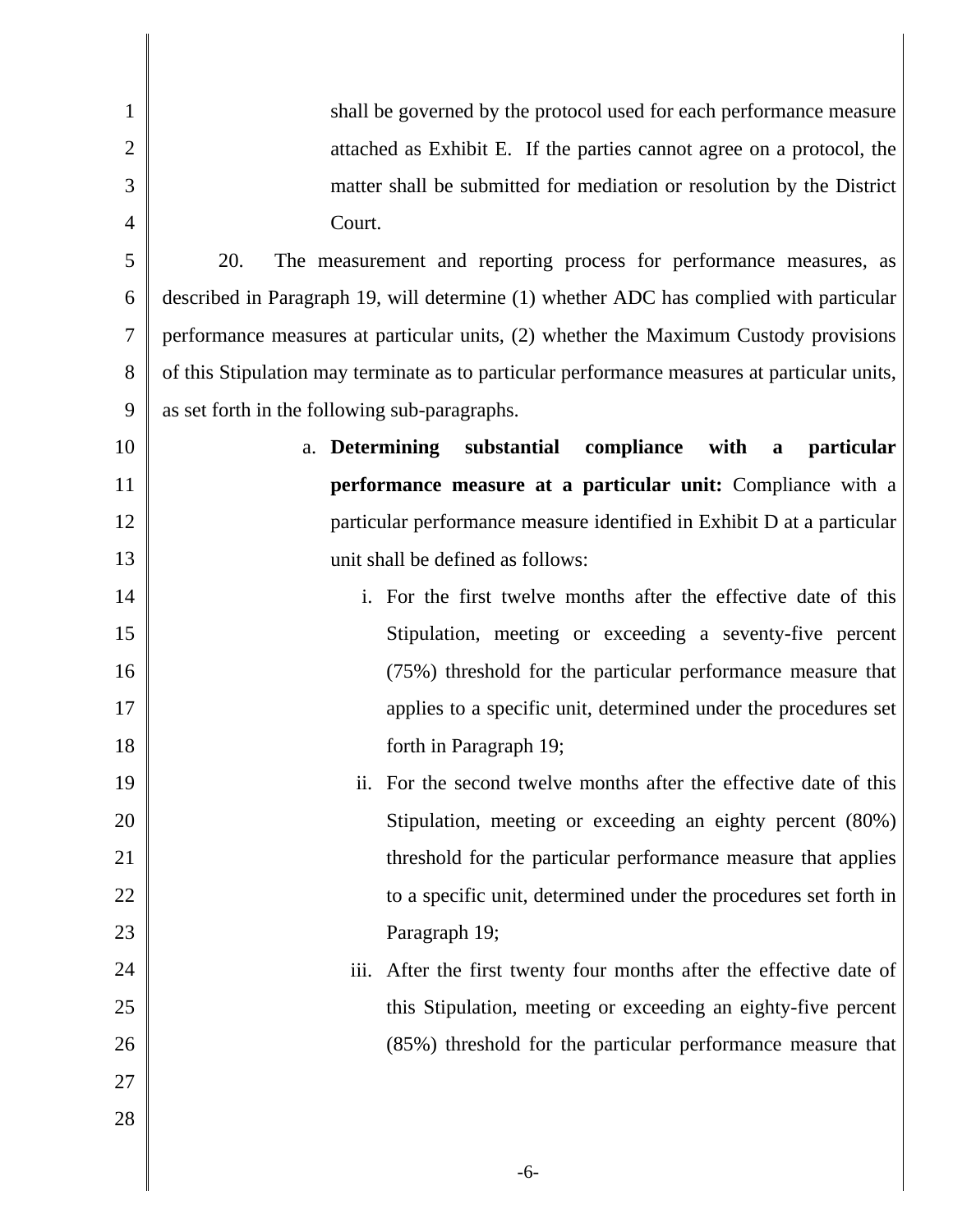| 1              | applies to a specific unit, determined under the procedures set                               |
|----------------|-----------------------------------------------------------------------------------------------|
| $\overline{2}$ | forth in Paragraph 19.                                                                        |
| 3              | b. Termination of the duty to measure and report on a particular                              |
| 4              | <b>performance measure:</b> ADC's duty to measure and report on a                             |
| 5              | particular performance measure, as described in Paragraph 19,                                 |
| 6              | terminates if:                                                                                |
| 7              | i. The particular performance measure that applies to a specific                              |
| 8              | unit is in compliance, as defined in sub-paragraph A of this                                  |
| 9              | Paragraph, for eighteen months out of a twenty-four month                                     |
| 10             |                                                                                               |
|                | period; and                                                                                   |
| 11             | ii. The particular performance measure has not been out of                                    |
| 12             | compliance, as defined in sub-paragraph A of this Paragraph,                                  |
| 13             | for three or more consecutive months within the past eighteen-                                |
| 14             | month period.                                                                                 |
| 15             | The duty to measure and report on any performance measure for a<br>c.                         |
| 16             | given unit shall continue for the life of this Stipulation unless                             |
| 17             | terminated pursuant to sub-paragraph B of this Paragraph.                                     |
| 18             | 21.<br>Seriously Mentally Ill (SMI) prisoners are defined as those prisoners who              |
| 19             | have been determined to be seriously mentally ill according to the criteria set forth in the  |
| 20             | ADC SMI Determination Form (Form 1103-13, 12/19/12), which is attached hereto as              |
| 21             | Exhibit F and is incorporated by reference as if fully set forth herein. For purposes of this |
| 22             | Stipulation, "intellectual disabilities," as defined by the current version of the Diagnostic |
| 23             | and Statistical Manual of Mental Disorders (DSM), shall be added to the list of qualifying    |
| 24             | diagnoses on Form 1103.13. This definition shall govern this Stipulation notwithstanding      |
| 25             | any future modification of Form 1103.13 or ADC's definition of "Seriously Mentally Ill."      |
| 26             | All prisoners determined to be SMI in the community shall also be designated as SMI by        |
| 27             | ADC.                                                                                          |
| 28             |                                                                                               |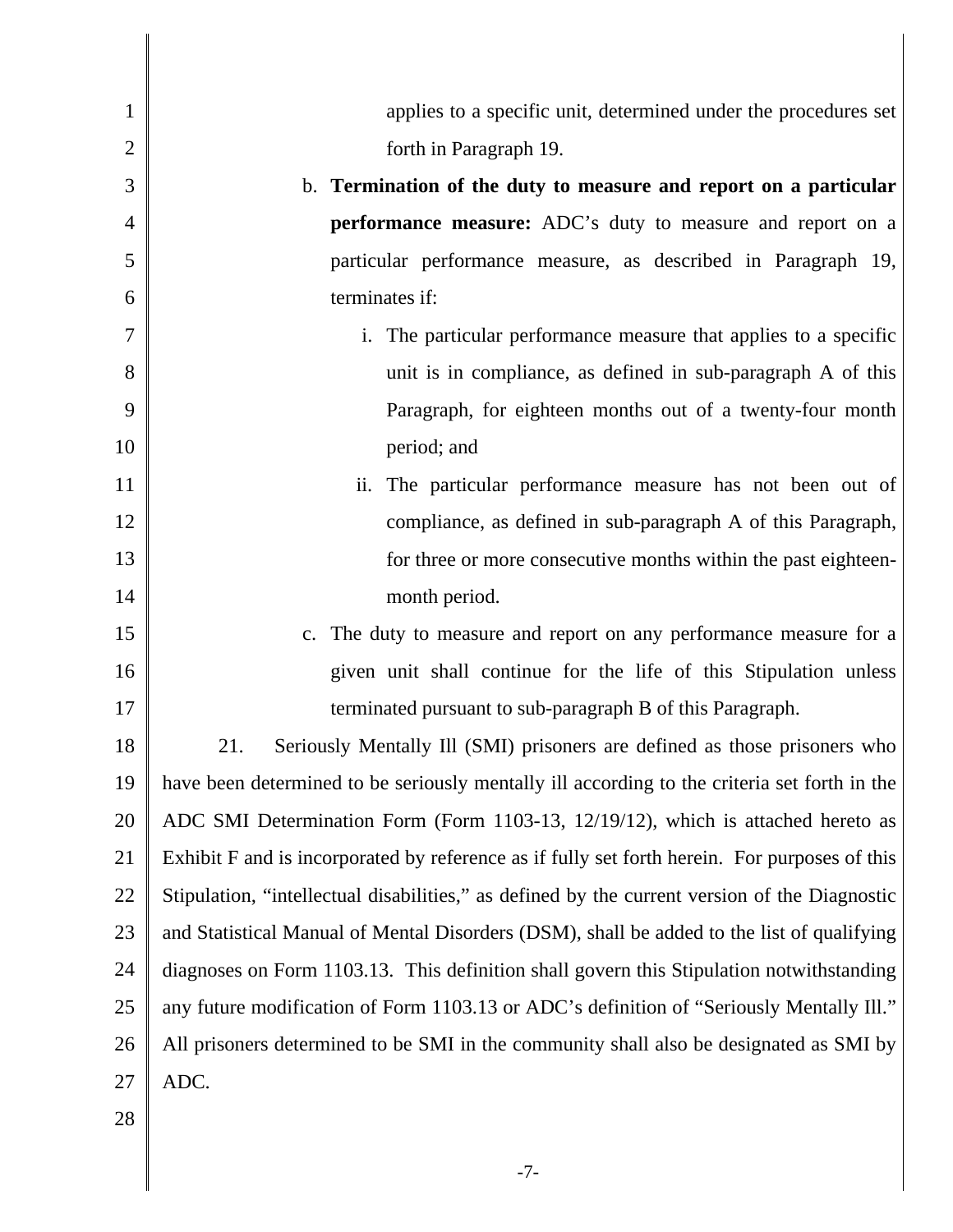1 2 3 4 5 6 7 8 9 10 11 12 22. ADC maximum custody prisoners housed at Eyman-Browning, Eyman-SMU I, Florence Central, Florence-Kasson, and Perryville-Lumley Special Management Area (Yard 30) units, shall be offered out of cell time, incentives, programs and property consistent with DI 326 and the Step Program Matrix, but in no event shall be offered less than 6 hours per week of out-of-cell exercise. Defendants shall implement DI 326 and the Step Program Matrix for all eligible prisoners and shall maintain them in their current form for the duration of this Stipulation. In the event that Defendants intend to modify DI 326 and the Step Program Matrix they shall provide Plaintiffs' counsel with thirty (30) days' notice. In the event that the parties do not agree on the proposed modifications, the dispute shall be submitted to Magistrate Judge David Duncan who shall determine whether the modifications effectuate the intent of the relevant provisions of the Stipulation.

13

14

23. Prisoners who are MH3 or higher shall not be housed in Florence Central-CB5 or CB7 unless the cell fronts are substantially modified to increase visibility.

15 16 17 18 19 20 21 24. All prisoners eligible for participation in DI 326 shall be offered at least 7.5 hours of out-of-cell time per week. All prisoners at Step II shall be offered at least 8.5 hours of out-of-cell time per week, and all prisoners at Step III shall be offered at least 9.5 hours of out-of-cell time per week. The out of cell time set forth in this paragraph is inclusive of the six hours of exercise time referenced in Paragraph 22. Defendants shall ensure that prisoners at Step II and Step III of DI 326 are participating in least one hour of out-of-cell group programming per week.

22 23 24 25 26 27 25. In addition to the out of cell time, incentives, programs and property offered pursuant to DI 326 and the Step Program Matrix for prisoners housed at maximum custody units specified in ¶ 24 above, ADC maximum custody prisoners designated as SMI pursuant to ¶ 21 above, shall be offered an additional ten hours of unstructured of out of cell time per week; an additional one hour of out-of-cell mental health programming per week; one hour of additional out of cell pyschoeducational programming per week;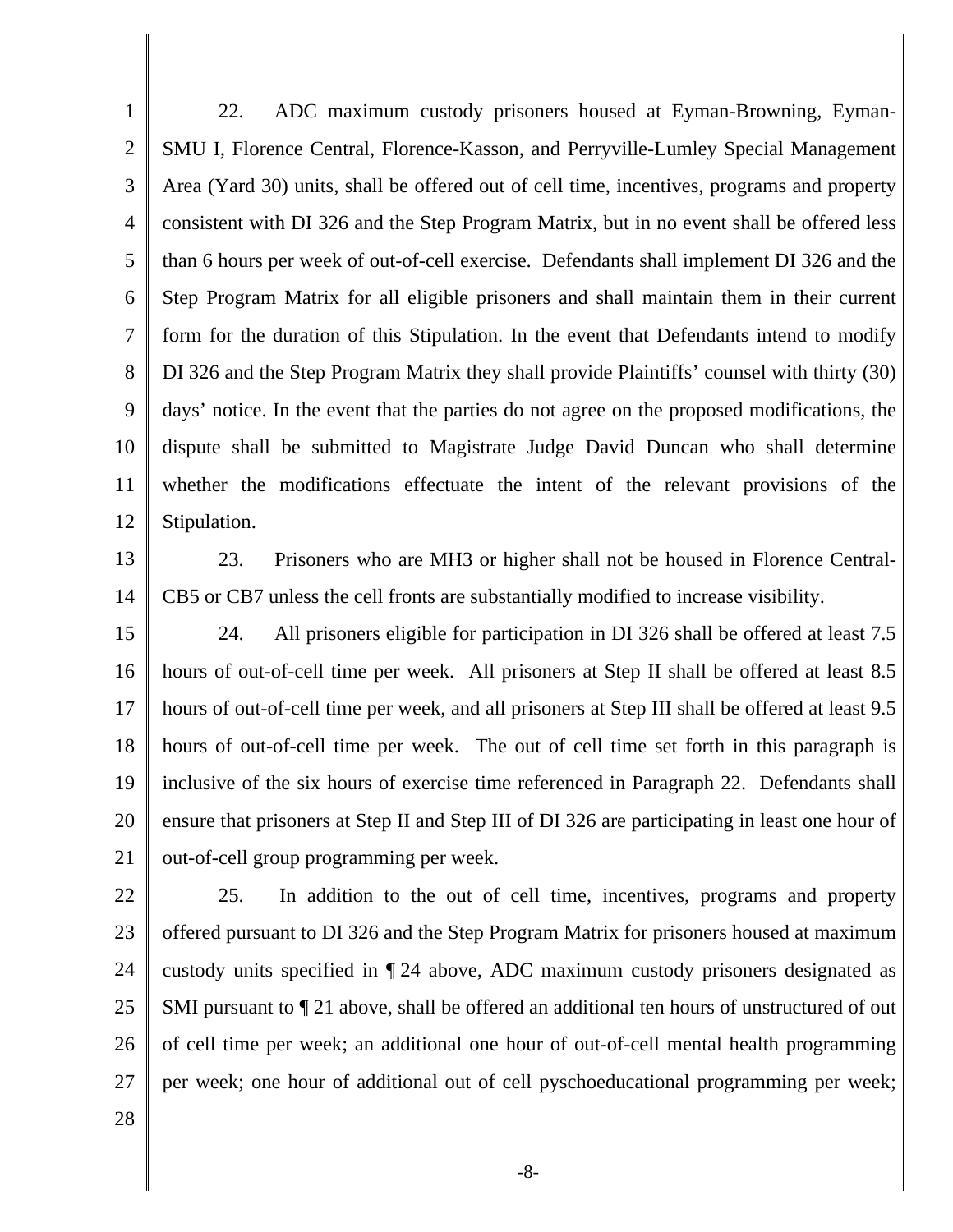1 2 3 4 5 6 and one hour of additional out of cell programming per week. Time spent out of cell for exercise, showers, medical care, classification hearings or visiting shall not count toward the additional ten hours of out of cell time per week specified in this Paragraph. All prisoners received in maximum custody will receive an evaluation for program placement within 72 hours of their transfer into maximum custody, including to properly identify all SMI prisoners.

7 8 9 10 11 12 13 14 15 16 26. If out of cell time offered pursuant to ¶¶ 24 or 25 above is limited or cancelled for legitimate operational or safety and security reasons such as an unexpected staffing shortage, inclement weather or facility emergency lockdown, Defendants shall make every reasonable effort to ensure that amount of out of cell time shall be made up for those prisoners who missed out of cell time. The out of cell time provided pursuant to paragraph 24 above, may be limited or canceled for an individual prisoner if the Warden, or his/her designee if the Warden is not available, certifies in writing that allowing that prisoner such out of cell time would pose a significant security risk. Such certification shall expire after thirty (30) days unless renewed in writing by the Warden or his/her designee.

17 18 19 20 21 27. Defendants shall maintain the following restrictions on the use of pepper spray and other chemical agents on any maximum custody prisoner classified as SMI, and in the following housing areas: Florence-CB-1 and CB-4; Florence-Kasson (Wings 1 and 2); Eyman-SMU I (BMU); Perryville-Lumley SMA; and Phoenix (Baker, Flamenco, and MTU).

> a. Chemical agents shall be used only in case of imminent threat. An imminent threat is any situation or circumstance that jeopardizes the safety of persons or compromises the security of the institution, requiring immediate action to stop the threat. Some examples include, but are not limited to: an attempt to escape, on-going physical harm or active physical resistance. A decision to use chemical agents shall be based on

28

22

23

24

25

26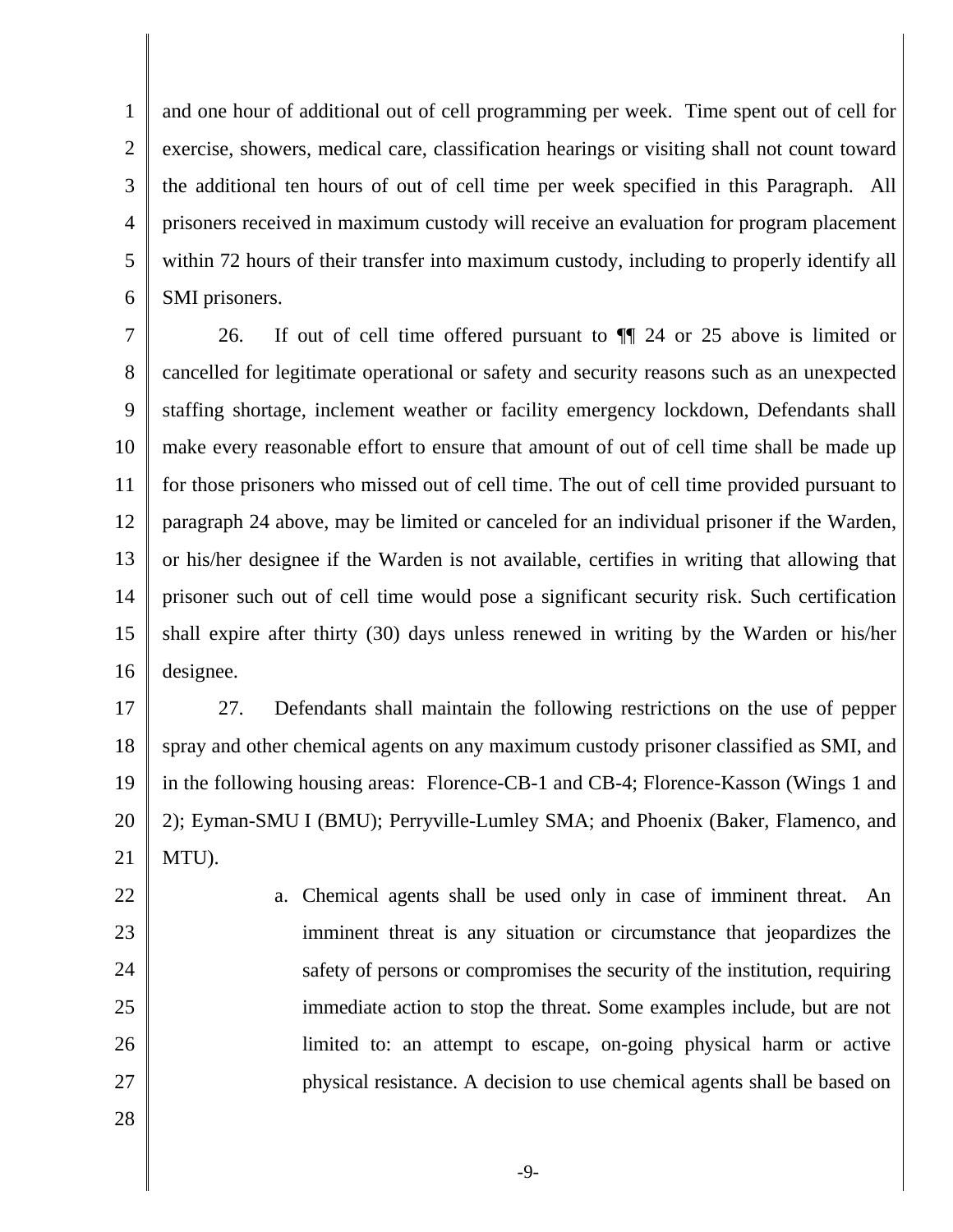more than passive resistance to placement in restraints or refusal to follow orders. If the inmate has not responded to staff for an extended period of time, and it appears that the inmate does not present an imminent physical threat, additional consideration and evaluation should occur before the use of chemical agents is authorized.

- b. All controlled uses of force shall be preceded by a cool down period to allow the inmate an opportunity to comply with custody staff orders. The cool down period shall include clinical intervention (attempts to verbally counsel and persuade the inmate to voluntarily exit the area) by a mental health clinician, if the incident occurs on a weekday between 8:00 a.m. and 4:00 p.m. At all other times, a qualified health care professional (other than a LPN) shall provide such clinical intervention. This cool down period may include similar attempts by custody staff.
	- c. If it is determined the inmate does not have the ability to understand orders, chemical agents shall not be used without authorization from the Warden, or if the Warden is unavailable, the administrative duty officer.
- d. If it is determined an inmate has the ability to understand orders but has difficulty complying due to mental health issues, or when a mental health clinician believes the inmate's mental health issues are such that the controlled use of force could lead to a substantial risk of decompensation, a mental health clinician shall propose reasonable strategies to employ in an effort to gain compliance, if the incident occurs on a weekday between 8:00 a.m. and 4:00 p.m. At all other times, a qualified health care professional (other than a LPN) shall propose such reasonable strategies.
- e. The cool down period may also include use of other available resources/options such as dialogue via religious leaders, correctional
- 28

1

2

3

4

5

6

7

8

9

10

11

12

13

14

15

16

17

18

19

20

21

22

23

24

25

26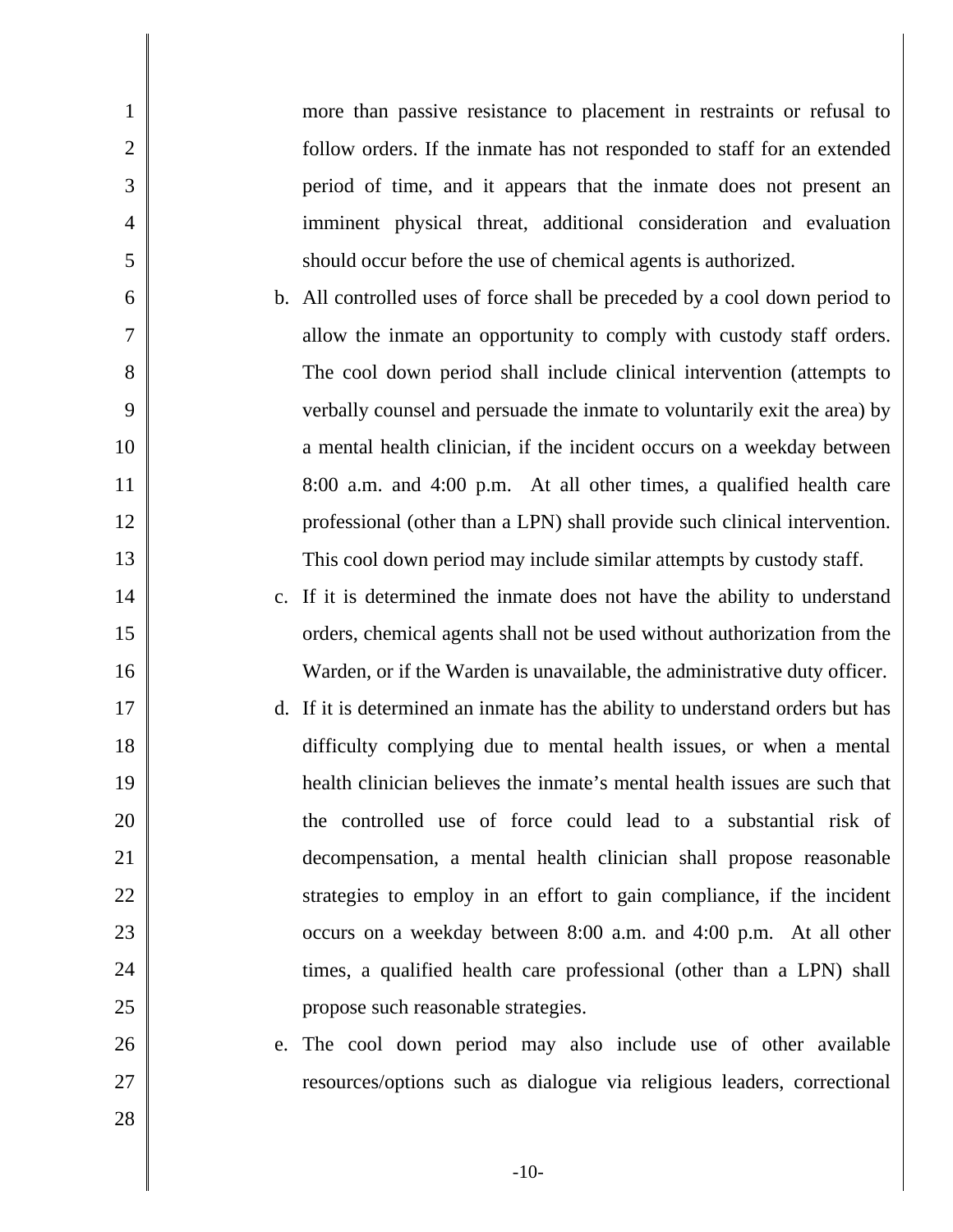1 2 counselors, correctional officers and other custody and non-custody staff that have established rapport with the inmate.

3 4 28. All maximum custody prisoners shall receive meals equivalent in caloric and nutritional content to the meals received by other ADC prisoners.

5

#### **III. MONITORING AND ENFORCEMENT**

6 7 8 9 10 11 12 13 14 15 16 17 18 19 20 21 22 23 24 25 26 27 29. Plaintiffs' counsel and their experts shall have reasonable access to the institutions, staff, contractors, prisoners and documents necessary to properly evaluate whether Defendants are complying with the performance measures and other provisions of this Stipulation. The parties shall cooperate so that plaintiffs' counsel has reasonable access to information reasonably necessary to perform their responsibilities required by this Stipulation without unduly burdening defendants. If the parties fail to agree, either party may submit the dispute for binding resolution by Magistrate Judge David Duncan. Defendants shall also provide, on a monthly basis during the pendency of the Stipulation, copies of a maximum of ten (10) individual Class Members' health care records, and a maximum of five (5) individual Subclass Members' health care and institutional records, such records to be selected by Plaintiffs' counsel. The health care records shall include: treatment for a twelve (12) month period of time from the date the records are copied. Upon request, Defendants shall provide the health care records for the twelve months before those originally produced. In addition, Defendants shall provide to Plaintiffs on a monthly basis a copy of all health care records of Class Members who died during their confinement at any state operated facility (whether death takes place at the facility or at a medical facility following transfer), and all mortality reviews and psychological autopsies for such prisoners. The records provided shall include treatment for a twelve (12) month period prior to the death of the prisoner. Upon request, Defendants shall provide the health care records for the twelve months before those originally produced. The parties will meet and confer about the limit on the records that Plaintiffs can request once the ADC electronic medical records system is fully implemented.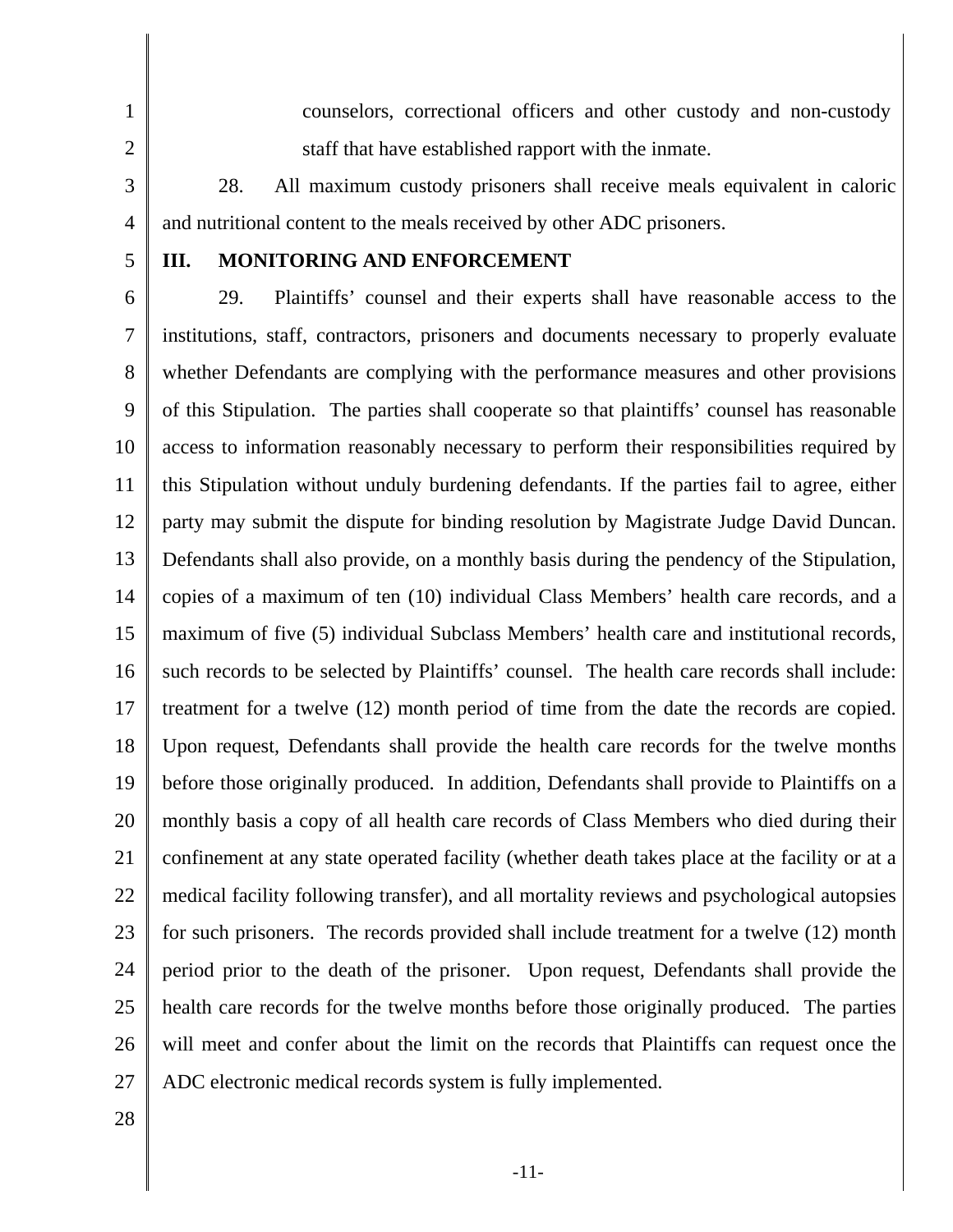1 2 3 4 5 6 7 8 30. In the event that counsel for Plaintiffs alleges that Defendants have failed to substantially comply in some significant respect with this Stipulation, Plaintiffs' counsel shall provide Defendants with a written statement describing the alleged non-compliance ("Notice of Substantial Non-Compliance"). Defendants shall provide a written statement responding to the Notice of Substantial Non-Compliance within thirty (30) calendar days from receipt of the Notice of Substantial Non-Compliance and, within thirty (30) calendar days of receipt of Defendants' written response, counsel for the parties shall meet and confer in a good faith effort to resolve their dispute informally.

9 10 11 12 13 14 15 16 31. In the event that a Notice of Substantial Non-Compliance pursuant to ¶ 30 of this Stipulation cannot be resolved informally, counsel for the parties shall request that Magistrate Judge John Buttrick mediate the dispute. In the event that Magistrate Judge Buttrick is no longer available to mediate disputes in this case, the parties shall jointly request the assignment of another Magistrate Judge, or if the parties are unable to agree, the District Judge shall appoint a Magistrate Judge. If the dispute has not been resolved through mediation in conformity with this Stipulation within sixty (60) calendar days, either party may file a motion to enforce the Stipulation in the District Court.

17 18 19 20 21 22 23 24 25 26 27 32. Plaintiffs' counsel and their experts shall have the opportunity to conduct no more than twenty (20) tour days per year of ADC prison complexes. A "tour day" is any day on which one or more of plaintiffs' counsel and experts are present at a given complex. A tour day shall last no more than eight hours. No complex will be toured more than once per quarter. Tours shall be scheduled with at least two weeks' advance notice to defendants. Defendants shall make reasonable efforts to make available for brief interview ADC employees and any employees of any contractor that have direct or indirect duties related to the requirements of this Stipulation. The interviews shall not unreasonably interfere with the performance of their duties. Plaintiffs' counsel and their experts shall be able to have confidential, out-of-cell interviews with prisoners during these tours. Plaintiffs' counsel and their experts shall be able to review health and other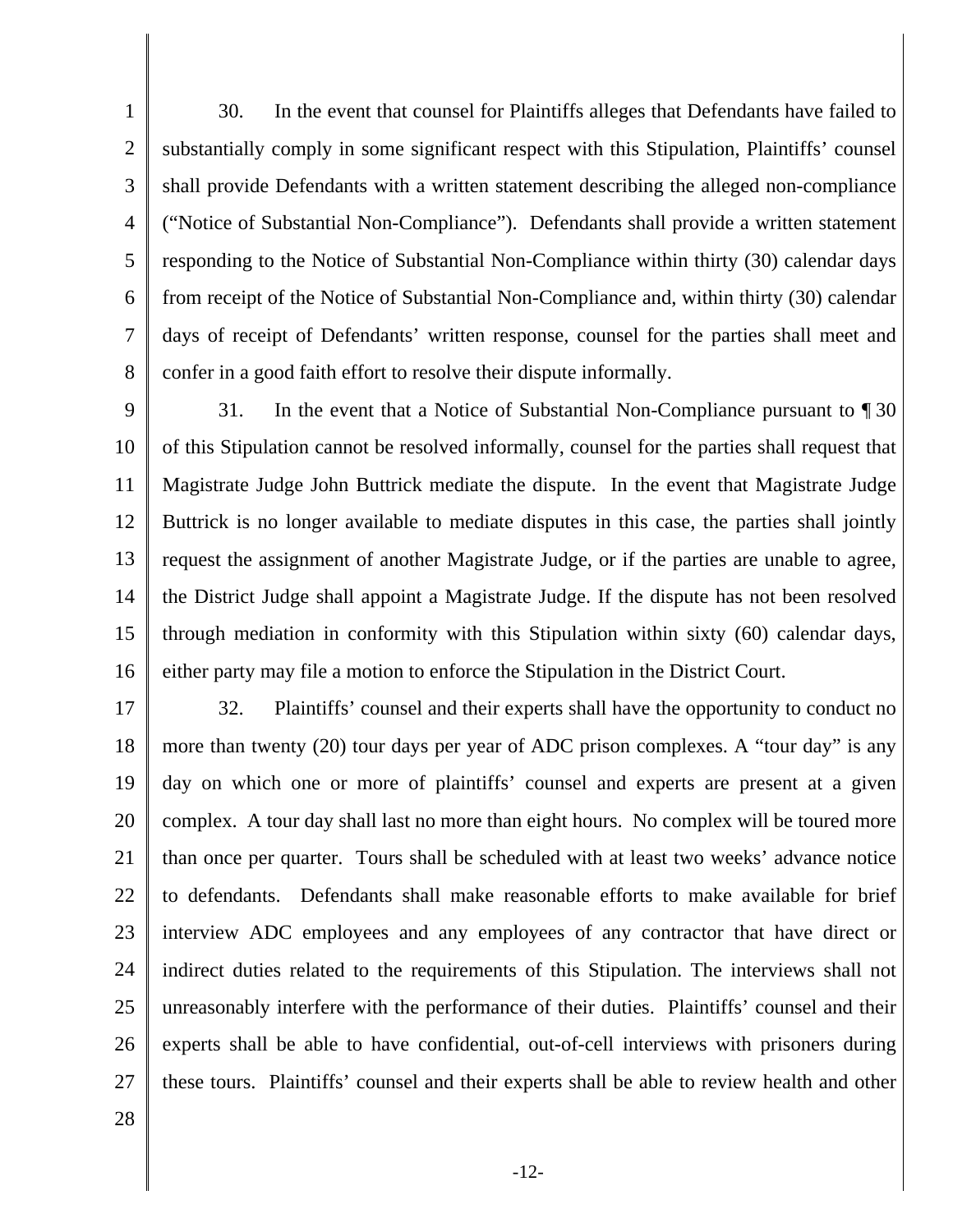1 2 3 4 records of class members, and records of mental health and other programming, during the tours. Plaintiffs' counsel and their experts shall be able to review any documents that form the basis of the MGAR reports and be able to interview the ADC monitors who prepared those reports.

5 6 7 33. With the agreement of both parties, Plaintiffs may conduct confidential interviews with prisoners, and interviews of ADC employees or employees of ADC's contractors, by telephone.

8 9 10 11 12 34. Defendants shall notify the Ninth Circuit Court of Appeals of the settlement of this case and of their intention to withdraw the petition for rehearing en banc in case number 13-16396, upon final approval of the Stipulation by the District Court. Defendants agree not to file a petition for writ of certiorari with the United States Supreme Court seeking review of the Ninth Circuit's judgment in case number 13-16396.

13

#### **IV. RESERVATION OF JURISDICTION**

14 15 16 17 35. The parties consent to the reservation and exercise of jurisdiction by the District Court over all disputes between and among the parties arising out of this Stipulation. The parties agree that this Stipulation shall not be construed as a consent decree.

18 19 20 21 22 23 24 25 26 27 36. Based upon the entire record, the parties stipulate and jointly request that the Court find that this Stipulation satisfies the requirements of 18 U.S.C.  $\S 3626(a)(1)(A)$  in that it is narrowly drawn, extends no further than necessary to correct the violation of the Federal right, and is the least intrusive means necessary to correct the violation of the Federal right of the Plaintiffs. In the event the Court finds that Defendants have not complied with the Stipulation, it shall in the first instance require Defendants to submit a plan approved by the Court to remedy the deficiencies identified by the Court. In the event the Court subsequently determines that the Defendants' plan did not remedy the deficiencies, the Court shall retain the power to enforce this Stipulation through all remedies provided by law, except that the Court shall not have the authority to order Defendants to construct a new prison or to hire a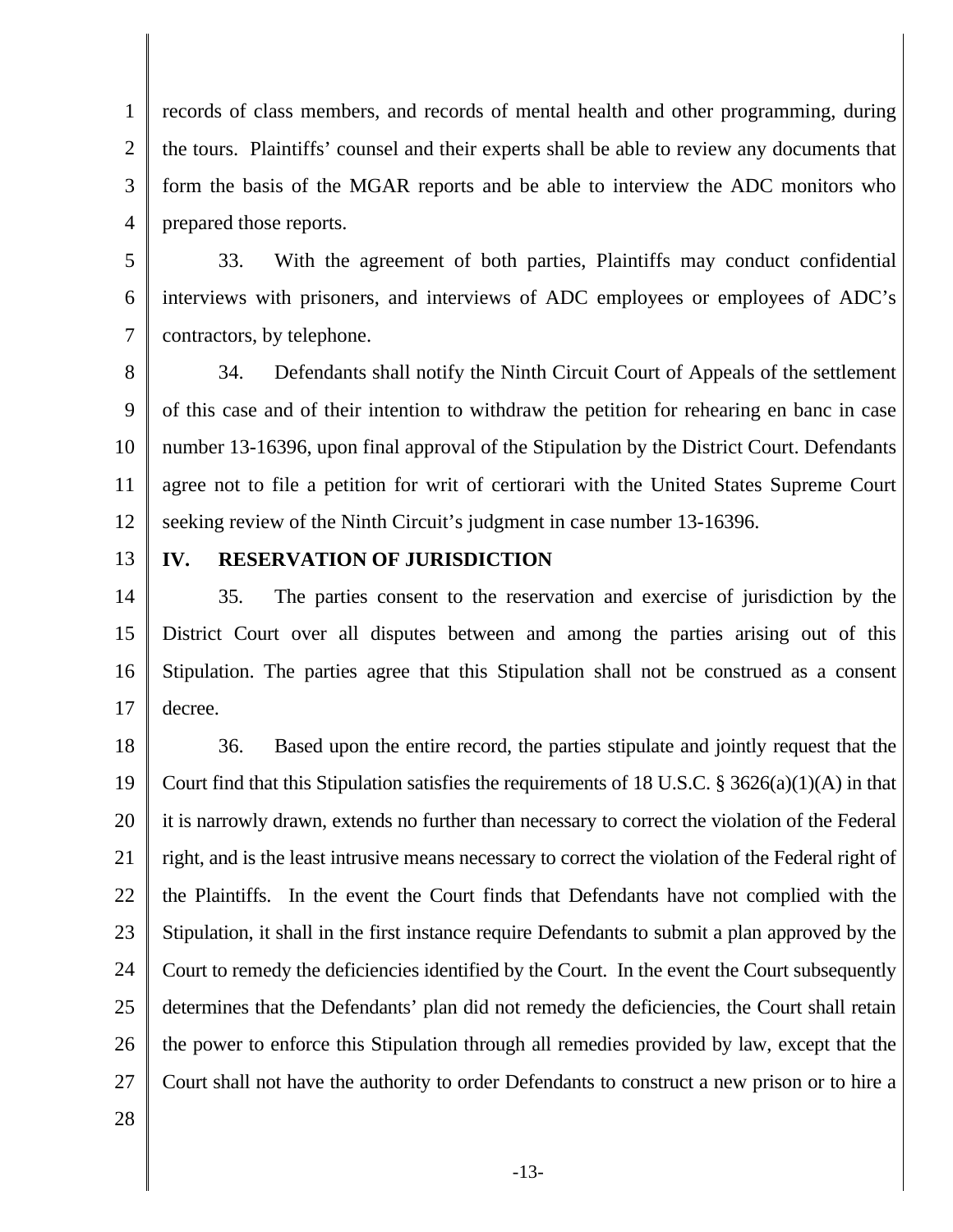1 2 3 4 specific number or type of staff unless Defendants propose to do so as part of a plan to remedy a failure to comply with any provision of this Stipulation. In determining the subsequent remedies the Court shall consider whether to require Defendants to submit a revised plan.

5

### **V. TERMINATION OF THE AGREEMENT.**

6 7 8 9 37. To allow time for the remedial measures set forth in this Stipulation to be fully implemented, the parties shall not move to terminate this Stipulation for a period of four years from the date of its approval by the Court. Defendants shall not move to decertify the class for the duration of this Stipulation.

10

#### **VI. MISCELLANEOUS PROVISIONS**

11 12 38. Information produced pursuant to this Stipulation shall be governed by the Amended Protective Order (Doc. 454).

13 14 15 16 17 18 39. This Stipulation constitutes the entire agreement among the parties as to all claims raised by Plaintiffs in this action, and supersedes all prior agreements, representations, statements, promises, and understandings, whether oral or written, express or implied, with respect to this Stipulation. Each Party represents, warranties and covenants that it has the full legal authority necessary to enter into this Stipulation and to perform the duties and obligations arising under this Stipulation.

19

20

40. This is an integrated agreement and may not be altered or modified, except by a writing signed by all representatives of all parties at the time of modification.

21 22 41. This Stipulation shall be binding on all successors, assignees, employees, agents, and all others working for or on behalf of Defendants and Plaintiffs.

23 24 25 26 42. Defendants agree to pay attorneys' fees and costs incurred in the underlying litigation of the subject lawsuit in the total amount of \$ 4.9 million. Defendants agree to deliver payment of \$ 1 million within 14 days of the effective date of the Stipulation, and \$ 3.9 million by July 15, 2015. The parties agree that payment of these fees and costs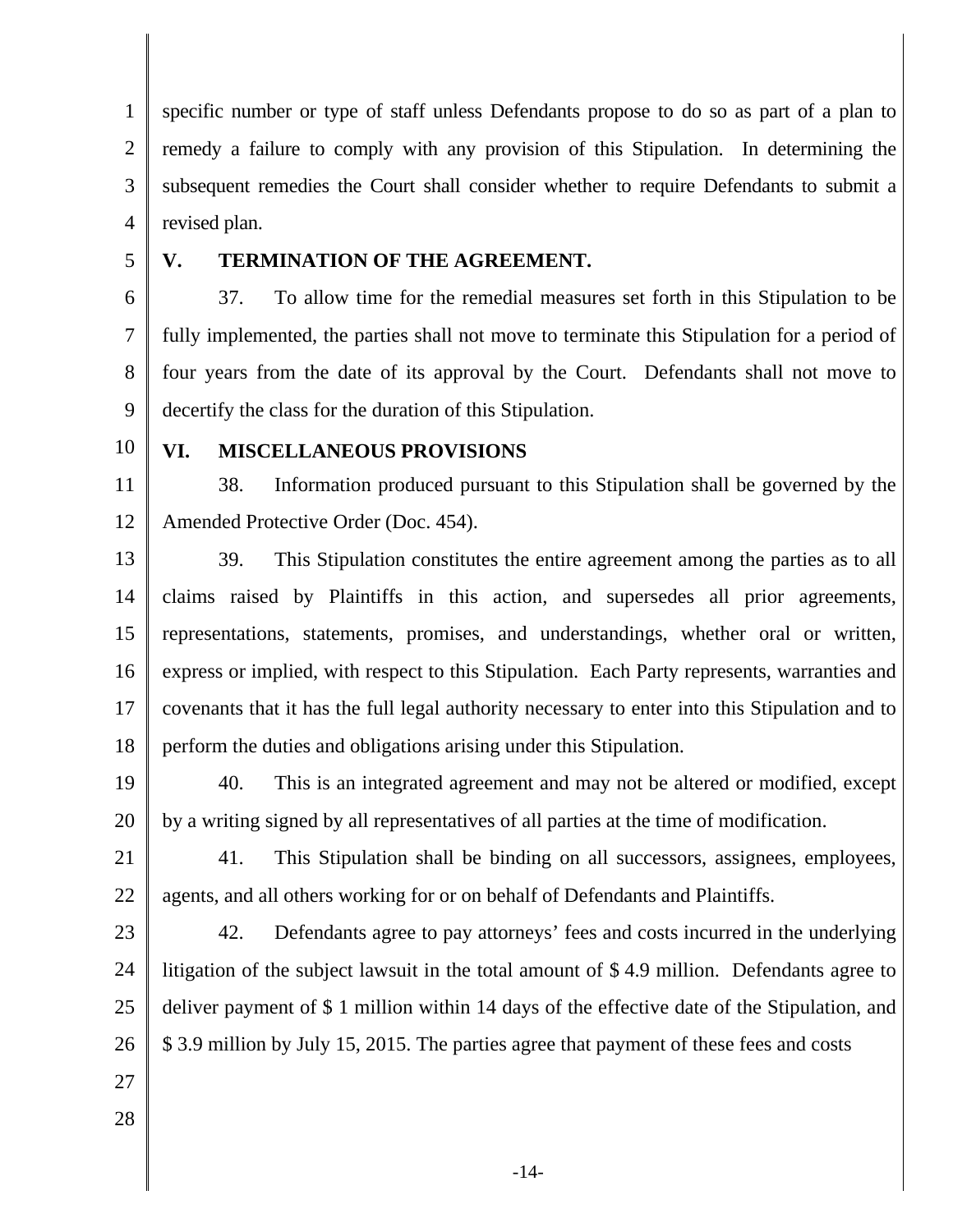27

represents full satisfaction of all claims for fees and costs incurred through the effective date of the Stipulation.

43. In the event that Plaintiffs move to enforce any aspect of this Stipulation and the Plaintiffs are the prevailing party with respect to the dispute, the Defendants agree that they will pay reasonable attorneys' fees and costs, including expert costs, to be determined by the Court. The parties agree that the hourly rate of attorneys' fees is governed by 42 U.S.C.  $\S$  1997e(d).

44. Plaintiffs' counsel shall be compensated for work reasonably performed or costs incurred to monitor or enforce the relief set forth in this Stipulation up to \$250,000 per calendar year. In exchange for Plaintiffs' agreement to a cap on the amount of fees, Defendants shall not dispute the amount sought unless there is an obvious reason to believe that the work was unreasonable or the bill is incorrect. The amount of \$250,000 will be prorated for the portion of the calendar year between the effective date of the Stipulation and the start of the next calendar year. Plaintiffs' counsel shall submit an invoice for payment quarterly along with itemized time records and expenses. Defendants shall pay the invoice within thirty (30) days of receipt. This limitation on fees and costs 18 shall not apply to any work performed in mediating disputes before the Magistrate 19 pursuant to paragraphs 22, 29, and 31 above, or to any work performed before the District 20

Court to enforce or defend this Stipulation. 21 Dated this 2014. dav of 22 **APPROVED:** 23 24 Charles Ryan. 25 Director, Arizona Department & flCorrections 26.

Date:  $10.9.14$ <br>Date:  $10/9/14$ 

**Richard Pratt** 28 Interim/Division Director, Division of Health Services. **Arizona Department of Corrections**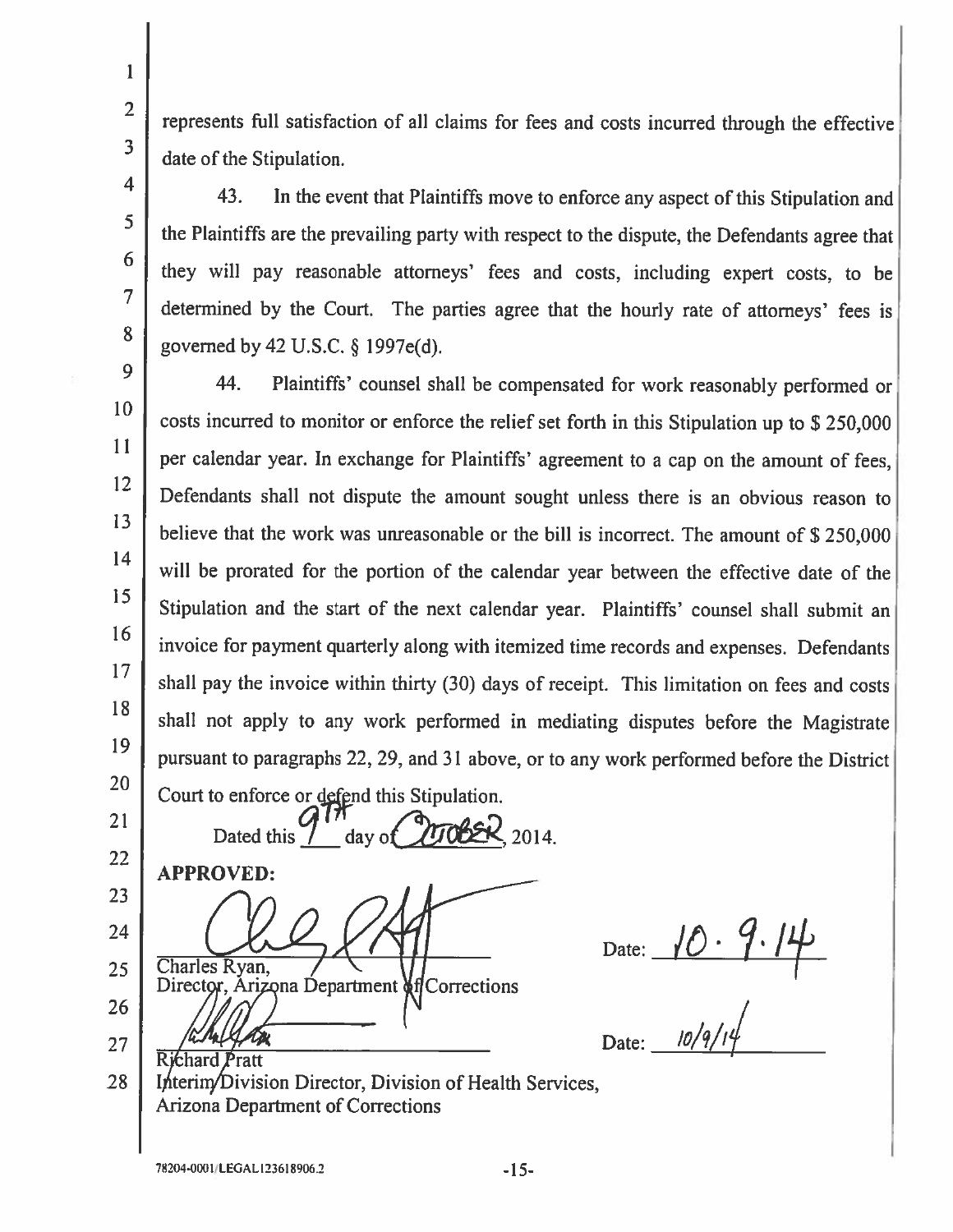# **PRISON LAW OFFICE**

1

# **STRUCK, WIENEKE, & LOVE, P.L.C.**

| $\overline{2}$ |                                                                                    |                                                                                                |
|----------------|------------------------------------------------------------------------------------|------------------------------------------------------------------------------------------------|
|                | By: s/Donald Specter                                                               | By: <i>s/Daniel P. Struck</i>                                                                  |
| 3              | Donald Specter (Cal. 83925)*<br>Alison Hardy (Cal. 135966)*                        | Daniel P. Struck (Bar No. 012377)<br>Kathleen L. Wieneke (Bar No. 011139)                      |
| 4              | Sara Norman (Cal. 189536)*<br>Corene Kendrick (Cal. 226642)*                       | Rachel Love (Bar No. 019881)<br>Timothy J. Bojanowski (Bar No. 22126)                          |
| 5              | Warren E. George (Cal. $53588$ )*<br>1917 Fifth Street                             | Nicholas D. Acedo (Bar No. 021644)<br>Ashlee B. Fletcher (Bar No. 028874)                      |
| 6              | Berkeley, California 94710<br>Telephone: (510) 280-2621                            | Anne M. Orcutt (Bar No. 029387)<br>Jacob B. Lee (Bar No. 030371)                               |
| 7              | dspecter@prisonlaw.com<br>Email:<br>ahardy@prisonlaw.com                           | 3100 West Ray Road, Suite 300<br>Chandler, Arizona 85226                                       |
| 8              | snorman@prisonlaw.com<br>ckendrick@prisonlaw.com                                   | Telephone: (480) 420-1600<br>dstruck@swlfirm.com<br>Email:                                     |
| 9              | wgeorge@prisonlaw.com                                                              | kwieneke@swlfirm.com<br>rlove@swlfirm.com                                                      |
| 10<br>11       | *Admitted <i>pro hac vice</i>                                                      | tbojanowski@swlfirm.com<br>nacedo@swlfirm.com<br>afletcher@swlfirm.com                         |
| 12             |                                                                                    | aorcutt@swlfirm.com<br>jlee@swlfirm.com                                                        |
| 13             | David C. Fathi (Wash. 24893)*                                                      | Arizona Attorney General                                                                       |
| 14             | Amy Fettig (D.C. 484883)**<br>Ajmel Quereshi (Md. 28882)**                         | Thomas C. Horne<br>Office of the Attorney General                                              |
| 15             | <b>ACLU NATIONAL PRISON</b><br><b>PROJECT</b><br>915 15th Street N.W., 7th Floor   | Michael E. Gottfried<br>Lucy M. Rand                                                           |
| 16             | Washington, D.C. 20005<br>Telephone: (202) 548-6603                                | <b>Assistant Attorneys General</b><br>1275 W. Washington Street<br>Phoenix, Arizona 85007-2926 |
| 17             | dfathi@npp-aclu.org<br>Email:<br>afettig@npp-aclu.org                              | Telephone: (602) 542-4951<br>Michael.Gottfried@azag.gov<br>Email:                              |
| 18             | aquereshi@npp-aclu.org                                                             | Lucy.Rand@azag.gov                                                                             |
| 19             | *Admitted <i>pro hac vice</i> . Not admitted<br>in DC; practice limited to federal | <b>Attorneys for Defendants</b>                                                                |
| 20             | courts.<br>** Admitted pro hac vice                                                |                                                                                                |
| 21             |                                                                                    |                                                                                                |
| 22             |                                                                                    |                                                                                                |
| 23             |                                                                                    |                                                                                                |
| 24             |                                                                                    |                                                                                                |
| 25             |                                                                                    |                                                                                                |
| 26             |                                                                                    |                                                                                                |
| 27             |                                                                                    |                                                                                                |
| 28             |                                                                                    |                                                                                                |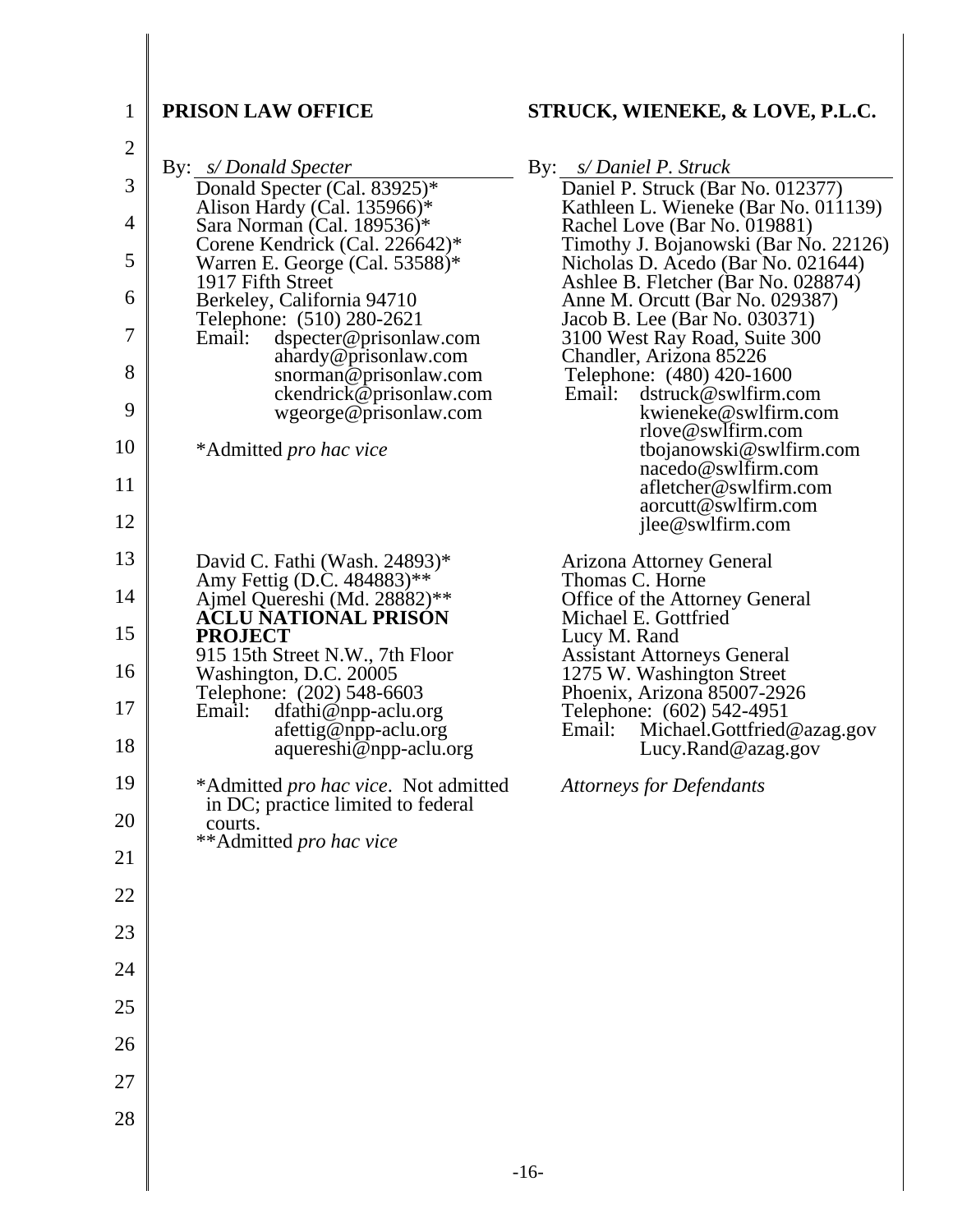| $\mathbf{1}$   | Daniel C. Barr (Bar No. 010149)                                                                    |
|----------------|----------------------------------------------------------------------------------------------------|
| $\overline{2}$ | Amelia M. Gerlicher (Bar No. 23966)<br>Kirstin T. Eidenbach (Bar No. 27341)                        |
| 3              | John H. Gray (Bar No. 028107)<br>Matthew B. du Mée (Bar No. 028468)                                |
| $\overline{4}$ | Jerica L. Peters (Bar No. 027356)<br>PERKINS COIE LLP<br>2901 N. Central Avenue, Suite 2000        |
| 5              | Phoenix, Arizona 85012                                                                             |
| 6              | Telephone: (602) 351-8000<br>Email: dbarr@perkinscoie.com                                          |
| 7              | agerlicher@perkinscoie.com<br>keidenbach@perkinscoie.com<br>jhgray@perkinscoie.com                 |
| 8              | mdumee@perkinscoie.com<br>ipeters@perkinscoie.com                                                  |
| 9              |                                                                                                    |
| 10             | Daniel Pochoda (Bar No. 021979)<br>James Duff Lyall (Bar No. 330045)*<br><b>ACLU FOUNDATION OF</b> |
| 11             | <b>ARIZONA</b>                                                                                     |
| 12             | 3707 North 7th Street, Suite 235<br>Phoenix, Arizona 85013                                         |
| 13             | Telephone: (602) 650-1854<br>Email: dpochoda@acluaz.org<br>jlyall@acluaz.org                       |
| 14             |                                                                                                    |
| 15             | *Admitted pursuant to Ariz. Sup. Ct.<br>R. 38(f)                                                   |
| 16             | Caroline Mitchell (Cal. 143124)*                                                                   |
| 17             | Amir Q. Amiri (Cal. 271224)*<br>Dara Levinson (Cal. 274923)*<br><b>JONES DAY</b>                   |
| 18             | 555 California Street, 26th Floor                                                                  |
| 19             | San Francisco, California 94104<br>Telephone: (415) 875-5712                                       |
| 20             | Email:<br>cnmitchell@jonesday.com<br>aamiri@jonesday.com<br>daralevinson@jonesday.com              |
| 21             |                                                                                                    |
| 22             | *Admitted <i>pro hac vice</i>                                                                      |
| 23             | John Laurens Wilkes (Tex.<br>24053548)*                                                            |
| 24             | Taylor Freeman (Tex. 24083025)*<br>JONES DAY<br>717 Texas Street                                   |
| 25             | Houston, Texas 77002                                                                               |
| 26             | Telephone: (832) 239-3939<br>jlwilkes@jonesday.com<br>Email:<br>tfreeman@jonesday.com              |
| 27             |                                                                                                    |
| 28             | *Admitted pro hac vice                                                                             |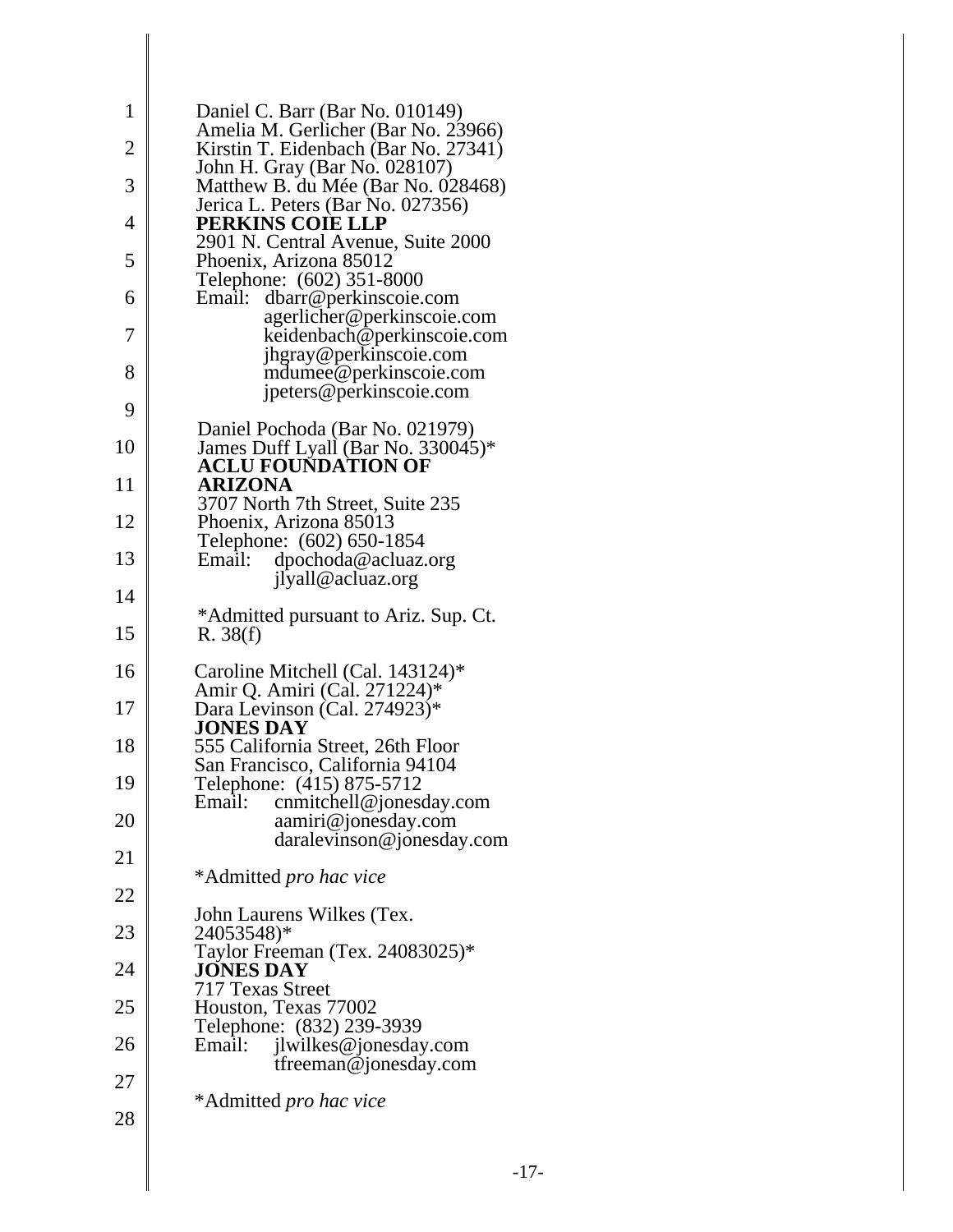| 1  | Kamilla Mamedova (N.Y. 4661104)*<br>Jennifer K. Messina (N.Y. 4912440)*              |
|----|--------------------------------------------------------------------------------------|
| 2  | <b>JONES DAY</b><br>222 East 41 Street                                               |
| 3  | New York, New York 10017<br>Telephone: (212) 326-3498                                |
| 4  | kmamedova@jonesday.com<br>Email:<br>jkmessina@jonesday.com                           |
| 5  | *Admitted pro hac vice                                                               |
| 6  |                                                                                      |
| 7  | Kevin Brantley (Cal. 251886)*<br><b>JONES DAY</b><br>3161 Michelson Drive, Suite 800 |
| 8  | Irvine, California 92612<br>Telephone: (949) 851-3939                                |
| 9  | kcbrantley@jonesday.com<br>Email:                                                    |
| 10 | *Admitted pro hac vice                                                               |
| 11 | Attorneys for Plaintiffs Shawn Jensen;<br>Stephen Swartz; Sonia Rodriguez;           |
| 12 | Christina Verduzco; Jackie Thomas;<br>Jeremy Smith; Robert Gamez; Maryanne           |
| 13 | Chisholm; Desiree Licci; Joseph Hefner;<br>Joshua Polson; and Charlotte Wells, on    |
| 14 | behalf of themselves and all others<br>similarly situated                            |
| 15 |                                                                                      |
| 16 |                                                                                      |
| 17 |                                                                                      |
| 18 |                                                                                      |
| 19 |                                                                                      |
| 20 |                                                                                      |
| 21 |                                                                                      |
| 22 |                                                                                      |
| 23 |                                                                                      |
| 24 |                                                                                      |
| 25 |                                                                                      |
| 26 |                                                                                      |
| 27 |                                                                                      |
| 28 |                                                                                      |
|    |                                                                                      |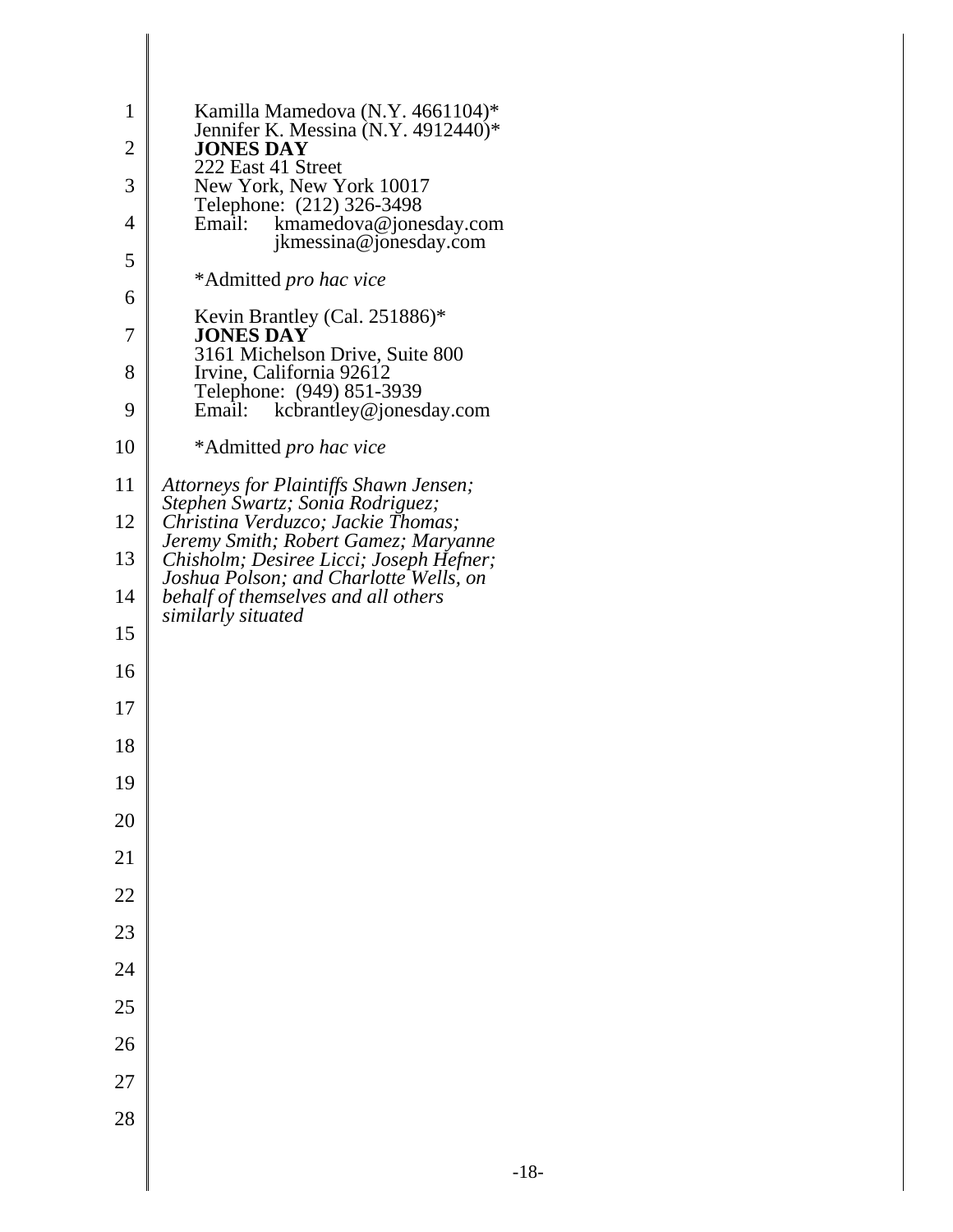| 1  | <b>ARIZONA CENTER FOR</b>                                            |
|----|----------------------------------------------------------------------|
| 2  | <b>DISABILITY LAW</b>                                                |
| 3  | By: s/Sarah Kader                                                    |
| 4  | Sarah Kader (Bar No. 027147)<br>Asim Varma (Bar No. 027927)          |
| 5  | Brenna Durkin (Bar No. 027973)<br>5025 East Washington Street, Suite |
|    | 202                                                                  |
| 6  | Phoenix, Arizona 85034<br>Telephone: (602) 274-6287                  |
| 7  | skader@azdisabilitylaw.org<br>Email:<br>avarma@azdisabilitylaw.org   |
| 8  | bdurkin@azdisabilitylaw.org                                          |
| 9  | J.J. Rico (Bar No. 021292)<br>Jessica Jansepar Ross (Bar No.         |
| 10 | 030553)<br><b>ARIZONA CENTER FOR</b>                                 |
| 11 | <b>DISABILITY LAW</b><br>100 N. Stone Avenue, Suite 305              |
| 12 | Tucson, Arizona 85701                                                |
| 13 | Telephone: (520) 327-9547<br>jrico@azdisabilitylaw.org<br>Email:     |
| 14 | jross@azdisabilitylaw.org                                            |
| 15 | Attorneys for Arizona Center for<br>Disability Law                   |
| 16 |                                                                      |
| 17 |                                                                      |
| 18 |                                                                      |
| 19 |                                                                      |
| 20 |                                                                      |
| 21 |                                                                      |
| 22 |                                                                      |
| 23 |                                                                      |
| 24 |                                                                      |
| 25 |                                                                      |
| 26 |                                                                      |
| 27 |                                                                      |
| 28 |                                                                      |
|    |                                                                      |